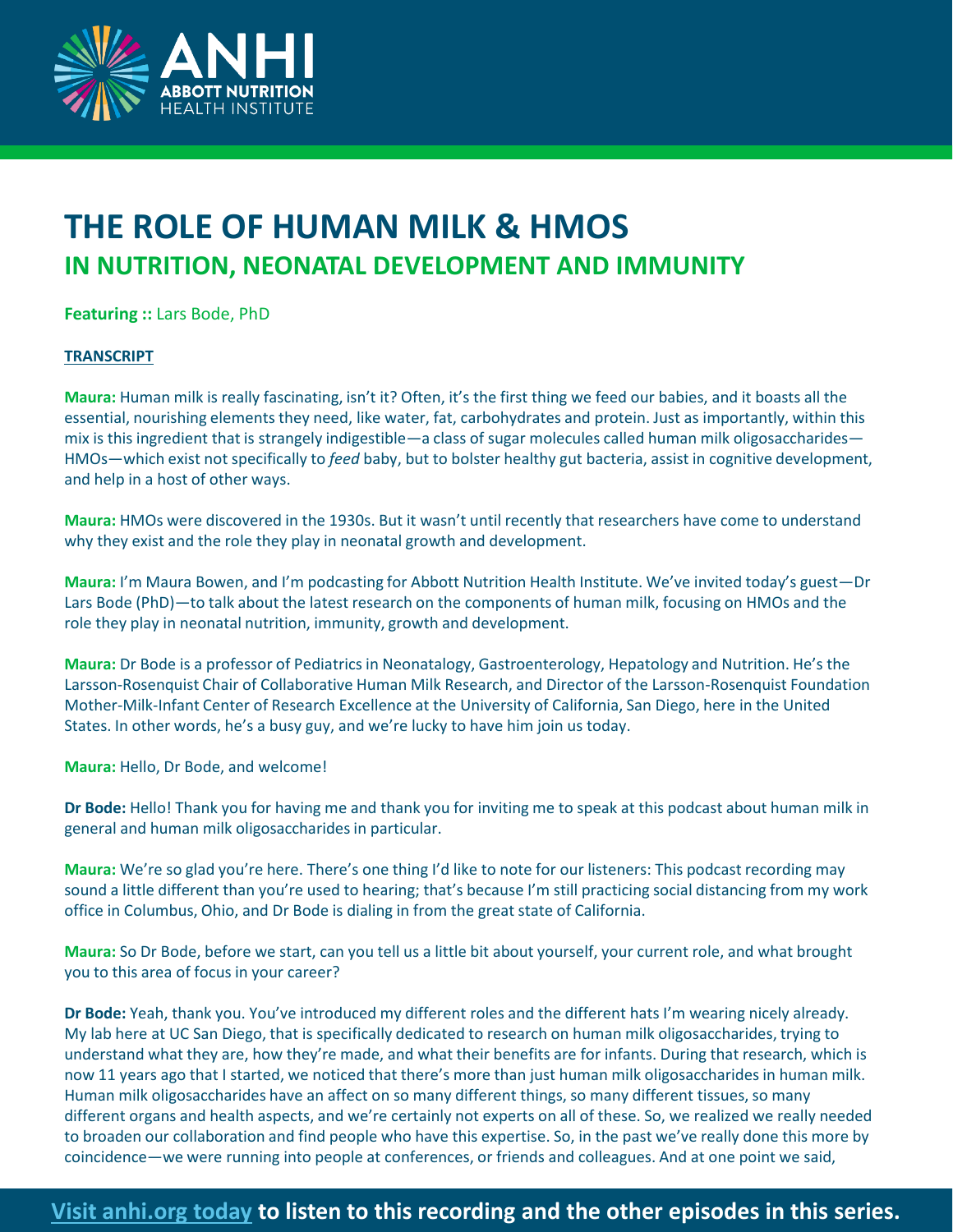"let's formalize that. Let's formalize how we initiate these collaborations, and that's really how we started our Mother Milk Infant Center of Research Excellence that I'm directing. There, we're not just looking at human milk when it comes to infant health, we're also looking at maternal health. For example, we know that moms who breastfeed have a lower risk of breast and ovarian cancer or cardiovascular diseases. But we're also trying to learn from human milk to see what components are in human milk that we can potentially develop into new therapeutics for people of all ages—whether that's chronic diseases or acute infections, we really want to know how we can leverage the power of human milk for people of all ages.

**Maura:** You are, of course, a leading expert on Human Milk Oligosaccharides. Can you share with us what you wish health care professionals understood about human milk?

**Dr Bode:** First, I think it's wrong to detach human milk from the process of breastfeeding itself. Breastfeeding is more than just a delivery of ingredients. It's really an intricate interaction between the mom and the baby. It's not just molecules that are handed off to the baby for the baby to grow; there are so many other benefits to the process of breastfeeding.

**Dr Bode:** Then, I think it's important to say that human milk is not just a mixture of molecules. It does change over time quite a bit. It's really a dynamic tissue of complex molecules and cells that are different from mom to mom. It changes over the course of lactation. So I think it's really important to understand that when we talk about human milk, it's not just a list of ingredients.

**Maura:** You've touched a little bit already on the mother-milk-infant triad. Can you explain the triad a little bit more and also why it's so important?

**Dr Bode:** Instead of just looking at human milk as the liquid we have with ingredients, it's really important to understand the entire concept of mom, milk and infant. Whatever mom experiences is impacting human milk composition; human milk composition is impacting infant health; but it's not just that linear. Also, whatever the infant is experiencing might impact human milk composition, so it's retrograde feedback as well. The full triad is embedded into the environment. So, for example, if mom experiences certain pathogens in her environment and changes milk composition accordingly, then the changed milk composition hands over protective factors to the infant, and protects the infant from the different pathogens and the environmental factors mom experiences.

**Maura:** What makes human milk a *living* substance? Can you explain how it works?

**Dr Bode:** It's really for two different reasons. One, it's living because it's dynamic; in other words, it changes composition over time and it responds to needs or environmental factors. But it's also literally a living substance because it contains living cells. It contains immune cells that come from the mom. Potentially, there are stem-cell like cells in human milk. And then there's also the recently-discovered mom's-own-milk microbiome—so there are microbes that live in human milk. We always thought that milk is sterile, and that if not, then there must be some pathogens in there that cause disease. But really, we now understand there's a microbial community that lives in human milk that is potentially beneficial.

**Dr Bode:** And really, the relevance of all this is really poorly understood at this point. We don't know what each individual component does, but we also don't really know how the different components interact with each other.

**Maura:** Your research has taught us that HMOs can impact infant health outcomes. Can you elaborate on some of the recent research for each outcome?

**Dr Bode:** There are different outcomes we can study both in the infant as well as in mom, but also short term and long term. I think we have to understand that HMOs are a group of 150 different components, different molecules, and each of these molecules can potentially have different effects on infants and moms. I think it's important to



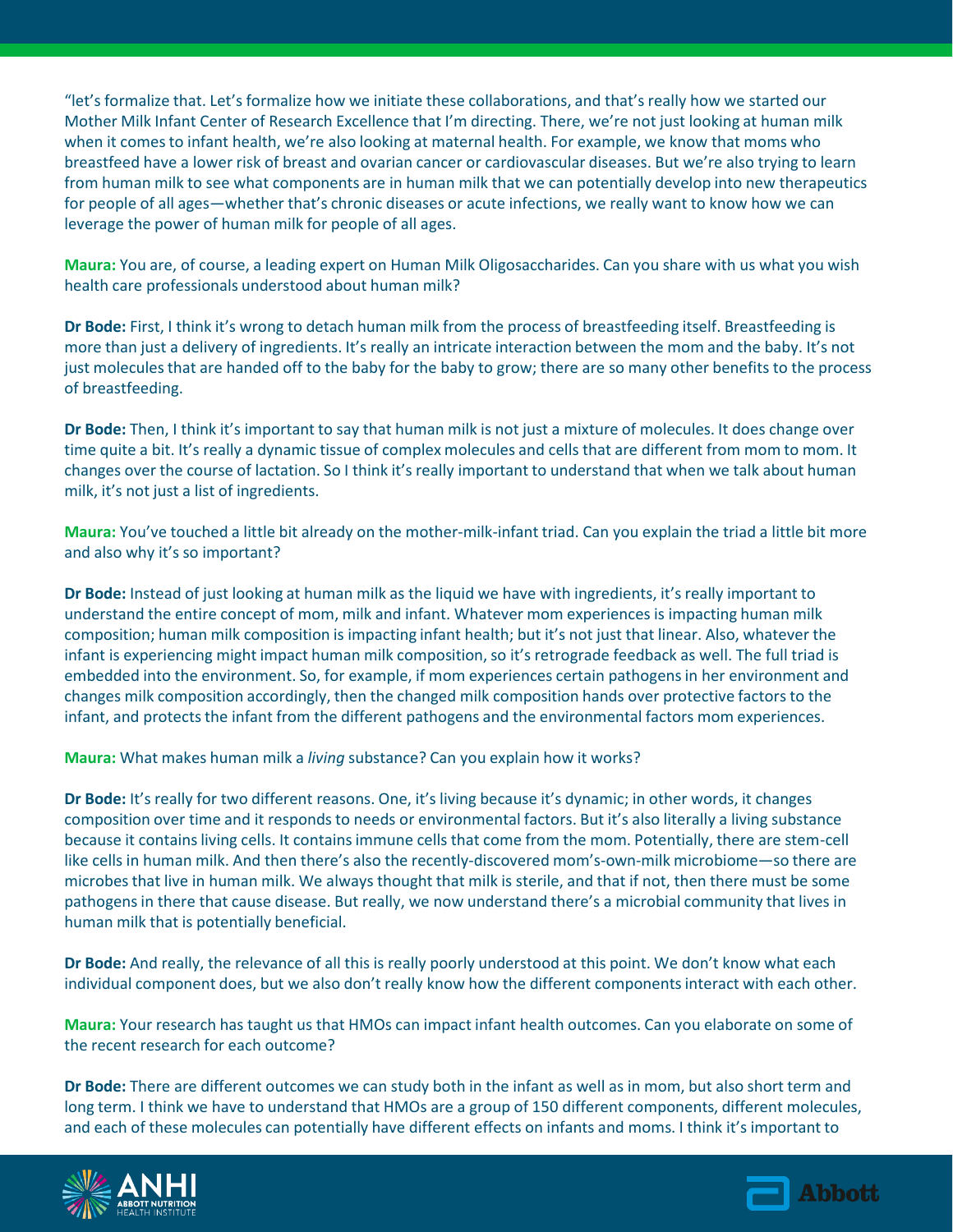understand it's not just one HMO, it's a class of molecules.

**Dr Bode:** We've looked at growth and body composition; we have some data that oligosaccharides can potentially impact the risk for allergies; and in the preterm infant space, we found there are oligosaccharides that potentially protect from necrotizing enterocolitis or sepsis. So, looking at all this, I think it's important to understand that for some molecules, some of the effects that we see are microbiome dependent—these oligosaccharides shape microbial communities in the infant gut—and that has an effect on the infant. And we also know there are microbiome-independent effects—oligosaccharides directly interact with infant tissues either in the intestines or on a systemic level because these oligosaccharides get absorbed and reach the systemic circulation.

**Dr Bode:** So if we start with inflammation, we can look at acute inflammation, we can look at chronic inflammation, and there's evidence that specific oligosaccharides may have an effect on both. And again the effect might be mediated through the microbiome, but it might also be mediated by specific interactions with individual oligosaccharides

**Maura:** Can you tell us more about immunity as an outcome?

**Dr Bode:** We talk a lot about oligosaccharides shaping microbial communities, and then many times we talk about prebiotic effects of oligosaccharides, so meaning it shapes or helps develop microbes that can utilize human milk oligosaccharides and their metabolism. But we also see that specific oligosaccharides can protect us from certain pathogens. Individual oligosaccharides either stop the growth of some of these pathogens, or do not allow them to attach to surfaces and interact with immune cells that way. Or human milk oligosaccharides interact with immune cells and then booster the effect against these pathogens. So there are multiple different ways how individual oligosaccharides can impact immunity.

### **Maura:** And cognition?

**Dr Bode:** That's a very interesting topic. We all want our infants to be smarter and our kids to be smarter. And there's some good data that looks at specific human milk oligosaccharides that contain sialic acid, and those oligosaccharides might contribute to brain development during the breastfeeding period. There's recent data that shows that specific oligosaccharides like 2'-fucosylactose—2'FL—in rodent models have an effect on learning and memory later in life, and we have just recently published a paper together with our colleagues at the Children's Hospital Los Angeles, where we found in a cohort study a strong association between the concentration of 2'fucosylactose in breastmilk at one month of age and cognitive development at 24 months of age. So what happens in the very early stages, in the first few months of life and what oligosaccharides are present there seems to determine cognitive development later in life, which I find striking.

#### **Maura:** What about growth in this context?

**Dr Bode:** I think growth is something we have to view from two different perspectives. One, we talk about growth when we talk about developed countries—we want to make sure our kids are not obese and develop associated diseases, so we're looking at whether there's anything in human milk that can prevent childhood obesity. And on the other side, in developing countries, we find oligosaccharides that are potentially associated with preventing malnutrition.

**Maura:** Is there anything a mom can do to change her HMO profile?

**Dr Bode:** That's a great question. Unfortunately right now we don't have enough evidence to make any recommendations what mom can do to change her oligosaccharides composition. I don't even want to say "improve" because we don't really know where to "improve" it to. We don't really know what is the optimal oligosaccharide profile for a mom and for a given baby, which really brings it back to the mother-milk-infant triad. So it